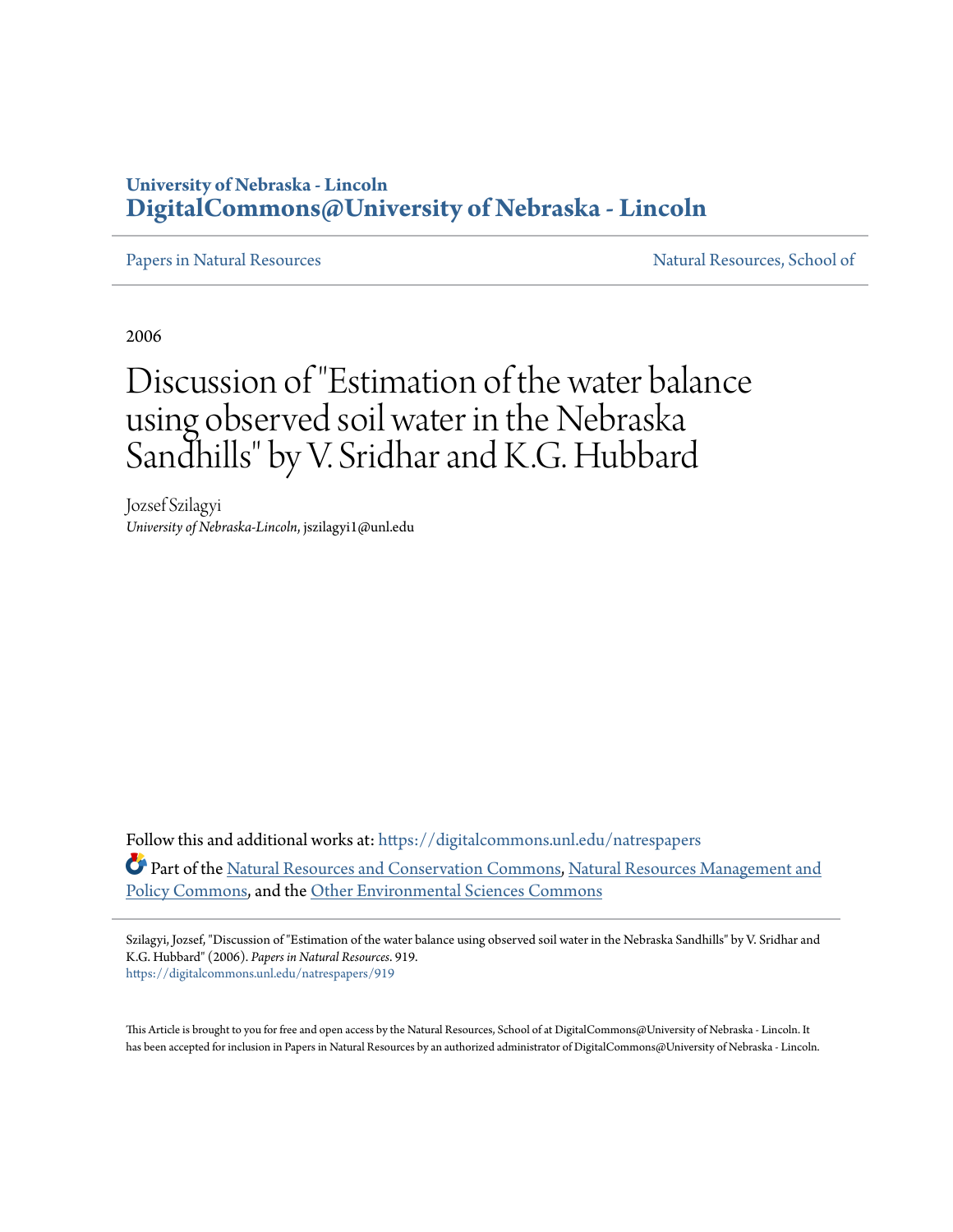## **Discussion of "Estimation of the Water Balance Using Observed Soil Water in the Nebraska Sandhills" by V. Sridhar and K. G. Hubbard**

January 2010, Vol. 15, No. 1, pp. 70–78. DOI: 10.1061/(ASCE)HE.1943-5584.0000157

#### Jozsef Szilagyi<sup>1</sup>

<sup>1</sup>Dept. of Hydraulic and Water Resources Engineering, Budapest Univ. of Technology and Economics, Muegyetem Rakpart 3-9, H-1111, Budapest, Hungary; and School of Natural Resources, Univ. of Nebraska–Lincoln, Lincoln, NE 68583. E-mail: jszilagyi1@unl.edu

The authors employ a modified version of the Thornthwaite-Mather (TM) model to estimate the water balance at four sites in the Nebraska Sandhills. They state that their "approach in this investigation is to first apply the TM model over selected sites using individual weather station data and then to estimate regional averages in comprehending the regional water balance." However, such a generalization, i.e., the computation of regional averages, is ambiguous in the paper. It is not clear whether the authors consider the station-averaged mean annual evapotranspiration (ET) rate of 861 mm a site-specific or a regionally representative value. Only when one compares it with the corresponding annual precipitation rate of 420 mm may one conclude that the specified ET value cannot be a regional average because that would mean ET overall is more than double the precipitation rate the area receives. Since no major groundwater decline was reported in the Sandhills during the study period, one wonders where the additional water came from if not from within the Sandhills, which is widely recognized as a significant recharge region for the groundwater system of the High Plains aquifer (Bleed and Flowerday 1998; Szilagyi et al. 2003, 2005). Consequently, the ET rate the authors publish cannot be a regional average, it can be representative only of the interdunal valleys and areas with shallow groundwater that *locally* can evaporate more water than they receive via precipitation.

Accepting that the ET values are site specific, however, leads one to another problem. Namely, the discrepancy between them and the values obtained by the Robinson-Hubbard model the authors present in Fig. 5 (of the original paper) for the same sites. In the latter model the estimated ET values are nicely constrained by precipitation. Which model is correct then? Or can it be that these latter ET values are regionally representative? But how, if they are derived from the same weather station inputs? This is not explained in the study.

In summary, a mean annual ET rate more than double the corresponding precipitation rate cannot be representative of the regional water balance of the Sandhills in Nebraska. For an alternative description of the long-term mean water balance terms one is kindly referred to the studies by Szilagyi et al. (2003, 2005), which show them not only for the Sandhills but for the entire state of Nebraska.

#### **References**

- Bleed, A. S., and Flowerday, C. A., eds. (1998). An atlas of the sandhills, 3rd Ed., Conservation and Survey Division, Institute of Agriculture and Natural Resources, Lincoln, Neb.
- Szilagyi, J., Harvey, E. F., and Ayers, J. (2003). "Regional estimation of base recharge to ground water using water balance and a base-flow index." *Ground Water*, 41(4), 504-513.
- Szilagyi, J., Harvey, F. E., and Ayers, J. (2005). "Regional estimation of total recharge to ground water in Nebraska." Ground Water, 43(1), 63–69.

## **Closure to "Estimation of the Water Balance Using Observed Soil Water in the Nebraska Sandhills" by V. Sridhar and K. G. Hubbard**

January 2010, Vol. 15, No. 1, pp. 70–78. DOI: 10.1061/(ASCE)HE.1943-5584.0000157

V. Sridhar, M.ASCE<sup>1</sup>; and K. G. Hubbard<sup>2</sup>

<sup>1</sup>Assistant Professor, Dept. of Civil Engineering, Boise State Univ., Boise, ID 83725-2075. E-mail: vsridhar@boisestate.edu <sup>2</sup>

<sup>2</sup>Professor, School of Natural Resources, Univ. of Nebraska–Lincoln, Lincoln, NE 68583

We are thankful to Dr. Szilagyi for providing us an opportunity to discuss the important points of our paper. We demonstrated a seasonal water balance assessment using a modified Thornthwaite-Mather (TM) model in the Nebraska Sandhills. We computed the water budget for a few representative weather monitoring stations located in the Sandhills using high-resolution soil moisture data to assess moisture storage. In our water balance analysis, soil moisture storage is determined based on observed soil moisture, and actual evapotranspiration,  $ET_{act}$ , was computed for each month using the change in soil water and precipitation. If the change in storage is positive based on observed soil moisture, we consider two scenarios, and the least of the two is used for computing actual ET. If the change in storage is positive, which is the case in our study area, as shown in Fig. 3 (of the original paper), where soil moisture storage in the root zone is above 100 mm (except for May, June, and July, when it was close to 50 mm), that additional soil water beyond soil column storage is available for ET. In other words, the study sites were only energy constrained and not soil water constrained. We do not believe that overall ET in the Sandhills exceeds the precipitation. However, at the four stations examined, mainly valley and wet meadow locations in the valley floors of the Sandhills, it was found that ET exceeded precipitation almost at the potential rate where there is plenty of soil moisture. As shown on our website (www.hprcc.unl.edu), Gudmundsen is a wet meadow site with dunes in the distance. The same is true of Arapahoe prairie. In Ainsworth and O'Neil the valleys are much wider; however, these sites are in large meadows. In fact, many of the meadows in the Sandhills

JOURNAL OF HYDROLOGIC ENGINEERING © ASCE / DECEMBER 2010 / **1075**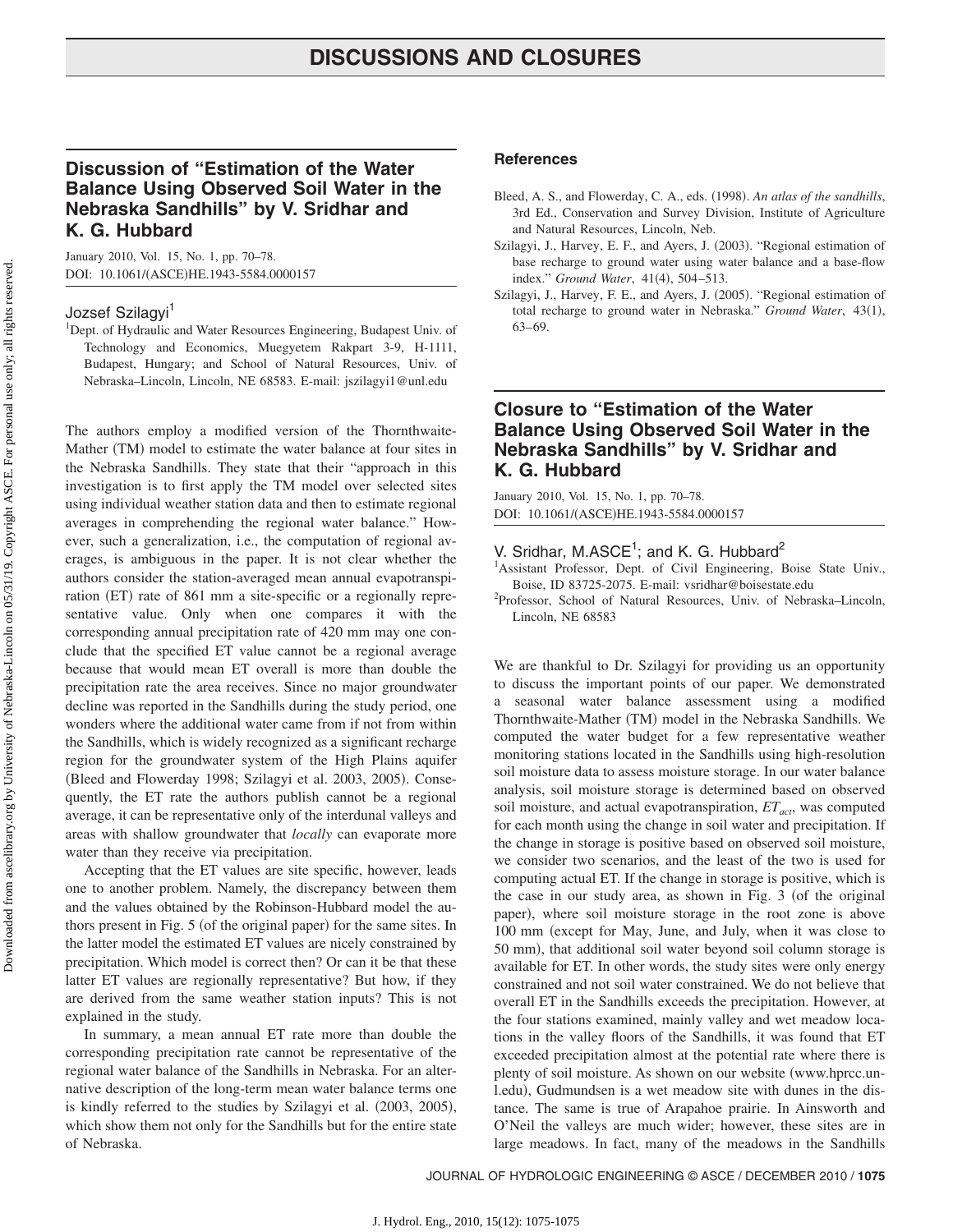begin the spring wet and cannot be mowed for hay until much later in the summer.

We do not dispute the discusser's claim that higher ET cannot be representative of the regional pattern; however, our study does not go beyond the selected sites within the Sandhills ecosystem. In fact, in another study, Sridhar and Wedin (2009) demonstrated the implementation of a land surface model (LSM) covering both uplands and lowlands at the field scale  $(< 2 \text{ km}^2)$  in the Sandhills and estimated ET close to 600 mm, which is also higher than the amount of precipitation received. The LSM is a robust, physically based model, and its estimates agree with the estimates of our study (i.e., they are energy controlled). While this study is conducted at the local scale and the plant-water dynamic is in agreement for many studies (Sridhar et al. 2006; Gosselin et al. 2006; Radell and Rowe 2008; Sridhar et al. 2008), we state that regional assessment of recharge to groundwater cannot be directly compared with our assessment merely because of the scale artifacts.

Indeed, we substantiate this in our discussion, in which we show the regional groundwater table had a general rise in the fall and spring seasons and subsequently depleted in the growing season owing to root water uptake, before being recharged again. However, there is a strong gradient in the groundwater system across the region, and in an earlier study, Gosselin et al. (2006) demonstrated a strong correlation between groundwater and evapotranspiration. The discusser argues that there is no decline in the groundwater system. There have been recent studies, however, suggesting a general decline in groundwater over the High Plains region, including the Sandhills (Gurdak et al. 2009), and human-induced changes (pumping) in addition to demand owing to natural climate variability may be significant. The scope of our study is limited to the root water extraction and the unlimited supply of water (in meadows) during some times of the growing season and hence the computation of water balance at the seasonal scale. Furthermore, our results should not be taken to mean that there will be a general decline in the groundwater. Whether or not this kind of water budget alters the regional groundwater table is still an open question that needs to be addressed.

Finally, the discusser argues that there is a difference in our model estimates. Clearly, each model represents different physical processes to determine evapotranspiration. In this present study, ET is not constrained but limited by storage, whereas in the Robinson and Hubbard model (Robinson and Hubbard 1990), which uses the Penman method, water use is primarily energy constrained. While it is true that we use the same locations for the study, the inputs used to drive these different schemes are different. In our current study, we use only precipitation and soil moisture, whereas the Robinson and Hubbard model uses precipitation, temperature, humidity, solar radiation, and wind speed.

In conclusion, the water balance behavior of the Sandhills cannot be simplified over short time and spatial scales as stated by us and the discusser. The regional aquifer behavior needs an assessment at the decadal or greater time step that has hydraulic connectivity beyond portions of the Sandhills. Following the facts from Gurdak et al. (2009), we would go further to reiterate that a study that tightly and dynamically couples both surface and groundwater is critical to explain groundwater exchanges, and large-scale behavior must be studied with the same detail as localscale attributes, although the complexities can be simplified at larger scales.

#### **References**

- Gosselin, D. C., Sridhar, V., Harvey, F. E., and Goeke, J. W. (2006). "Groundwater fluctuations in interdunal environments and evapotranspiration estimates for a wet meadow in the Nebraska Sand Hills, U.S.A." *Great Plains Res.*, 16(1), 17-28.
- Gurdak, J. J., McMahon, P. B., Dennehy, K., and Qi, S. L. (2009). "Water quality in the High Plains aquifer, Colorado, Kansas, Nebraska, New Mexico, Oklahoma, South Dakota, Texas, and Wyoming, 1999– 2004." *USGS Circular 1337*, U.S. Department of Interior, USGS, Reston, VA.
- Radell, D. B., and Rowe, C. M. (2008). "An observational analysis and evaluation of land surface model accuracy in the Nebraska Sand Hills." *J. Hydrometeor.*, 9, 601–621.
- Robinson, J. M., and Hubbard, K. G. (1990). "Soil water assessment model for several crops in the high plains." *Agron J.*, 82, 1141–1148.
- Sridhar, V., Hubbard, K. G., You, J., and Hunt, E. (2008). "Development of soil moisture index to quantify agricultural drought and its 'userfriendliness' in severity-area-duration assessment." *J. Hydrometeorology*, 9(4), 660–676.
- Sridhar, V., Hubbard, K. G., and Wedin, D. A. (2006). "Assessment of soil moisture dynamics of the Nebraska Sandhills using long-term measurements and a hydrology model." *J. Irrig. Drain. Eng.*, 132(5), 463–473.
- Sridhar, V., and Wedin, D. A. (2009). "Hydrological behaviour of grasslands of the Sandhills: Water and energy balance assessment from measurements, treatments, and modelling." *Ecohydrology*, 2(2), 195– 212.

## **Discussion of "Natural Hydrograph of the Missouri River near Sioux City and the Least Tern and Piping Plover" by Donald G. Jorgensen**

December 2009, Vol. 14, No. 12, pp. 1365–1373. DOI: 10.1061/(ASCE)HE.1943-5584.0000116

Daniel Catlin<sup>1</sup>; Robert Jacobson<sup>2</sup>; Mark Sherfy<sup>3</sup>; Michael Anteau<sup>4</sup>; Joy Felio<sup>5</sup>; James Fraser<sup>6</sup>; Casey Lott<sup>7</sup>; Terry Shaffer<sup>8</sup>; and Jennifer Stucker<sup>9</sup>

- <sup>1</sup>Dept. of Fish and Wildlife Conservation, Virginia Tech, Blacksburg, VA 24061 (corresponding author).
- <sup>2</sup>U.S. Geological Survey, Columbia Environmental Research Center, Columbia, MO 65201. <sup>3</sup>
- <sup>3</sup>U.S. Geological Survey, Northern Prairie Wildlife Research Center, Jamestown, ND 58401. <sup>4</sup>
- <sup>4</sup>U.S. Geological Survey, Northern Prairie Wildlife Research Center, Jamestown, ND 58401.
- ${}^{5}$ Dept. of Fish and Wildlife Conservation, Virginia Tech, Blacksburg, VA 24061.
- <sup>6</sup>Dept. of Fish and Wildlife Conservation, Virginia Tech, Blacksburg, VA 24061.
- <sup>7</sup>American Bird Conservancy, Boise, ID 83712.
- 8 U.S. Geological Survey, Northern Prairie Wildlife Research Center, Jamestown, ND 58401.
- <sup>9</sup>U.S. Geological Survey, Northern Prairie Wildlife Research Center, Jamestown, ND 58401.

The author analyzed stream-flow data from a single gauging station to predict preengineering flooding frequency for "sandbar islands adjacent to stream gauge on the Missouri River at Sioux City." He predicted dates that sandbars would be exposed and discussed his results relative to reproduction by least terns *Ster-*

**1076** / JOURNAL OF HYDROLOGIC ENGINEERING © ASCE / DECEMBER 2010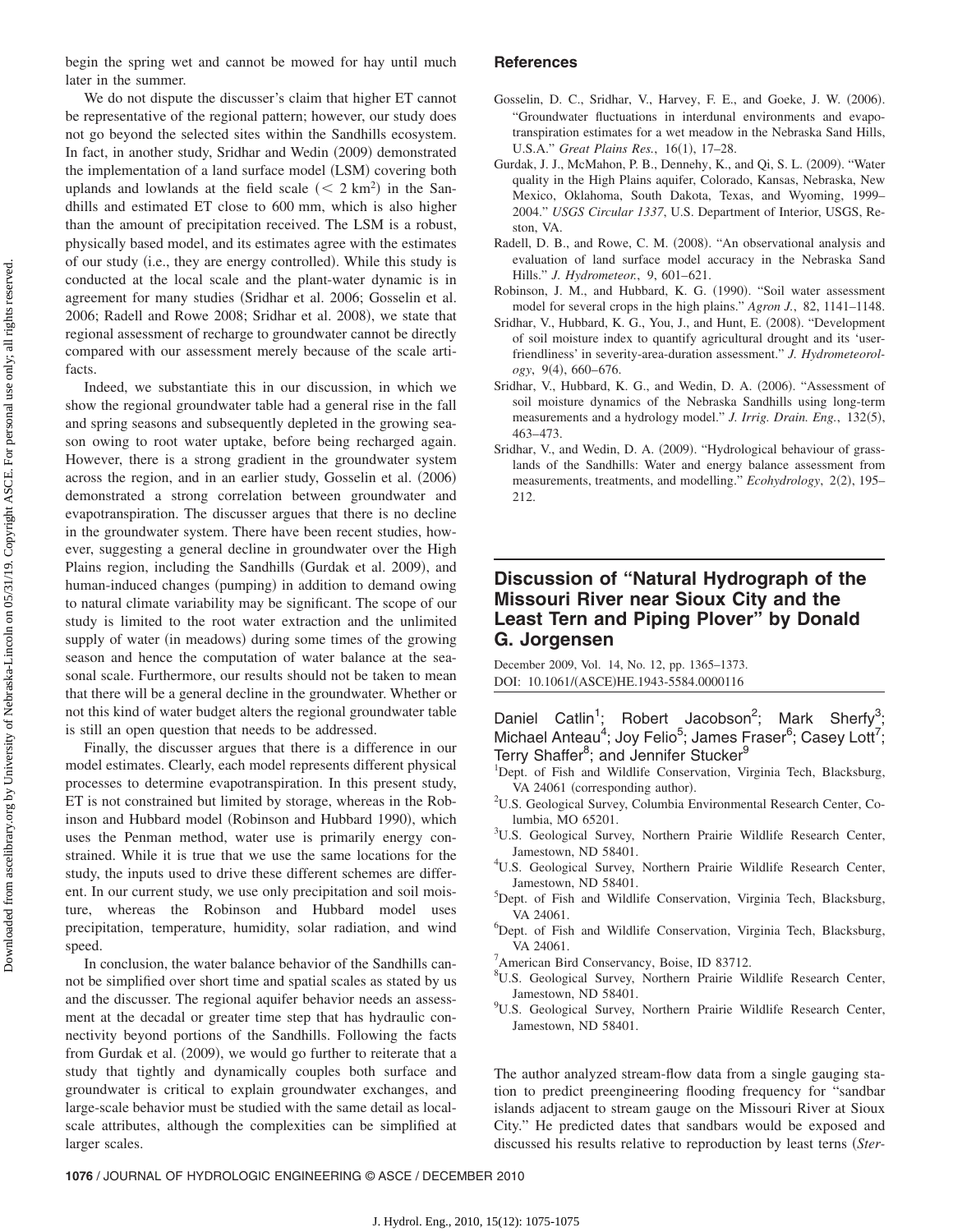nula antillarum) and piping plovers *(Charadrius melodus)*. His analysis predicted sandbar inundation during nesting and concluded that "successful migrations of age-zero juveniles leading to recruitment would not have resulted from the use of the sandbar islands for attempted reproduction most years in the Sioux City area." We argue that the author  $(1)$  overlooked published historical records of breeding terns and plovers on the Missouri River and nearby systems, (2) inaccurately portrayed inundation for Missouri River sandbars and the importance of high flows for forming sandbars, and (3) underestimated these species' ability to withstand periodic reproductive failures. We conclude that the data do not support the author's contention that the preengineered Missouri River was "unfriendly" to terns and plovers.

### **Historical Record**

The author expressed doubt about historical abundance and recruitment of terns and plovers on the Missouri River, implying that breeding grounds "expanded" northward after river modification. However, he overlooked abundant historical evidence that both species commonly nested in the Dakotas, Nebraska, and Iowa, including in river sandbars and the Missouri bottoms Aughey 1878; Bruner et al. 1904; Abbott 1916; Wood 1923; Youngworth 1930, 1931, 1932, 1935; Stephens 1937; Stiles 1939; Haecker et al. 1945; Over and Thomas 1946). The author also overlooked key evidence that nesting least terns were common on the preengineered Missouri River near Sioux City. Youngworth (1931) documented sandbar-nesting terns and at least 150 postbreeding adults and juveniles in this area.

#### **Morphological and Hydrological Issues**

Lack of historical sandbar distribution and elevation data constrains assessment of these habitats. The author's inferences about tern and plover reproduction are based on sandbar exposure dates derived from a flow-exceedance hydrograph (Fig. 7 in the original paper) and a stage-discharge relationship (rating curve) constructed from observations during a single year at a single cross section at the Sioux City gauge (Table 2 in the original paper). The author acknowledged spatial variability in sandbar development, but he did not consider spatial bias in his results. We believe that the sandbar elevations inferred by the author are substantially lower than expected based on the theory of channelforming events and observations on other rivers.

Rating curves from streamflow gauges provide useful historical information on channel morphology, but they sample a single cross section and are typically sited where geomorphic complexity is minimal (Carter and Davidian 1968). Thus, data from such stations may not represent geomorphic variability along a river (Juracek and Fitzpatrick 2009). The Sioux City station is in a relatively narrow, simple reach and cannot provide a rating curve representative of much of the adjacent Missouri River, particularly not for more geomorphologically complex areas of channel where terns and plovers typically breed. Channel width at the gauging station was approximately 580 m during the late 1930s, whereas mean width of the relatively nonengineered channel upstream of Sioux City was 1,132 m (Elliott and Jacobson 2006). Currently in the minimally engineered river 30 km upstream of Sioux City, sandbars are lacking in narrow areas and increase in abundance and complexity in flow-expansion zones (Elliott and Jacobson 2006). Youngworth (1932) observed that least terns vacated the Sioux City area owing to "work on the channel of the Missouri River" such that "most sandbars were gone" and predicted they would "move up the river where construction will not be carried on and where dozens of sandbars still exist." These observations confirm the birds' preference for complex unaltered river reaches and suggest that substantial anthropogenic changes, which the author concluded "were minimal," preceded 1938– 1939.

Point- and mid-channel bar elevations scale with water depth and generally extend to near bank-full elevation (Bridge 1993). Bars can grow upward to within a centimeter of the water surface if stage is held for a sufficient duration (Andrews and Nelson 1989; Schmidt and Rubin 1995; Andrews et al. 1999). Flood peaks of  $3,500-4,500$  m<sup>3</sup>/s in 1938–1939 (see Figs. 5 and 6 in the original paper) would be expected to construct sandbars up to the 4.2 m stage, compared to the 1.5–2.4 m stage the author identified for sandbar overtopping. Two-year recurrence floods (approximately bank-full,  $3,650 \text{ m}^3/\text{s}$ ) would be expected to create sandbars with elevations extending to about the 3.5 m stage. Given the planform and hydraulic complexity of the preengineered Missouri River, abundant bare sandbar area likely existed in the preengineered river at elevations up to bank-full stages. Although lack of historical data prevents us from proving this assumption, we argue that the author's analysis of a morphologically simple, single cross section probably underestimated the amount of high-elevation sandbars elsewhere.

The natural flow regime consists of intra- and interannual flow variation that can be split into components with differing ecological functions, such as bar-building floods, recessional flows (nesting flows), and low flows (Mathews and Richter 2007). The interaction of temporal variability in large (bar-building) flow events and episodic low-water years and the considerable spatial variability of the preengineered Missouri River would have produced a mosaic with bare sandbars of a range of sizes and elevations such that suitable nesting habitat would have been available in some amount in most years. For example, in 29 of 100 years of modeled natural flow regime, the March flood pulse was equal to or larger than the May flood pulse U.S. Army Corps of Engineers 1998; Jacobson and Galat 2008) and could have deposited bare sandbar surfaces that would remain exposed throughout the May pulse. Moreover, in 12 out of 100 years, both peaks were below the conservative  $1,590 \text{ m}^3/\text{s}$  peak cited by the author.

#### **Tern and Plover Population Ecology**

Piping plovers and least terns have periodically high reproductive rates, long life spans, and high dispersal capabilities. Therefore, they can maintain viable populations without breeding at all possible locations each year. Both species readily colonize newly deposited sand habitats, such as river sandbars and coastal barrier island beaches (Thompson et al. 1997; Elliot-Smith and Haig 2004). Colonizing birds typically experience several years of high reproduction followed by reproductive and population declines Sidle et al. 1992; Leslie et al. 2000; Catlin 2009; Cohen et al. 2009). This pattern repeats in time and space creating a "metapopulation," i.e., a group of populations that persists, while the component populations come and go Hanski 1998; Catlin 2009; Cohen et al. 2009). The spatially and temporally variable habitat on the preengineered Missouri River and adjacent prairie potholes no doubt supported plover and tern metapopulations.

JOURNAL OF HYDROLOGIC ENGINEERING © ASCE / DECEMBER 2010 / **1077**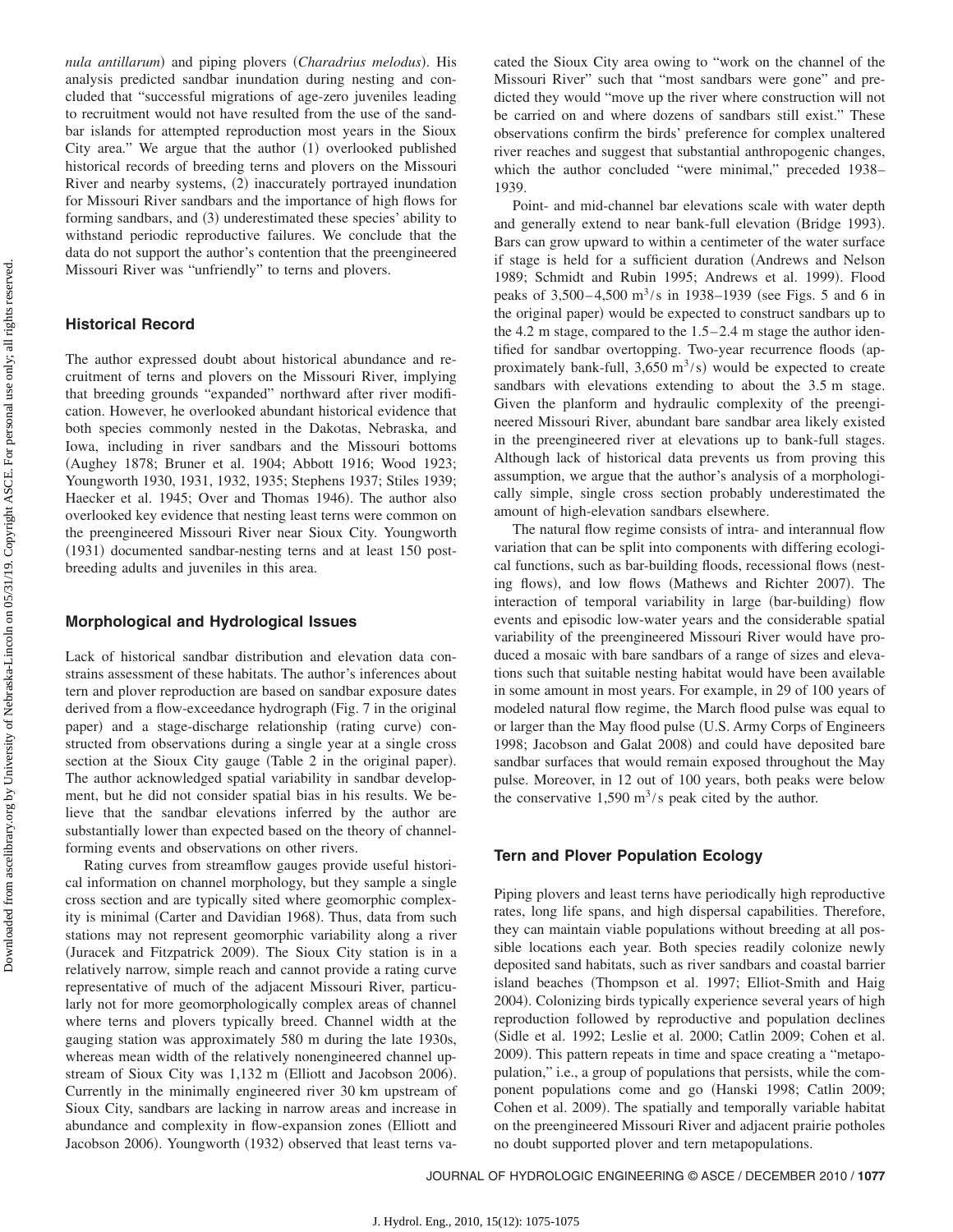#### **Conclusion**

A complete understanding of tern and plover populations on the preengineered Missouri River is unattainable. Nonetheless, these species clearly nested in the region and on Missouri River sandbars, and exposed sandbars were probably more common than the author concluded. We credit the author for suggesting that hindcasting habitat availability may provide inferences about historic tern and plover populations. However, we believe predictions will be most useful when they reflect the spatial and temporal variability of the historic river, and the life-history strategies of the species.

#### **Acknowledgments**

We are grateful to our agencies for supporting the development of this discussion.

#### **References**

- Abbott, G. A. (1916). "North Dakota." *Wilson Bull.*, 28, 1-4.
- Andrews, E. D., Johnston, C. E., Schmidt, J. C., and Gonzales, M. (1999). "Topographic evolution of sand bars." *The Controlled Flood in Grand Canyon*, R. H. Webb, J. C. Schmidt, G. R. Marzolf, and R. A. Valdez, eds. American Geophysical Union, Washington, D.C., 117–130.
- Andrews, E. D., and Nelson, J. M. (1989). "Topographic response of a bar in the Green River, Utah to variation in discharge." *River Meandering, AGU Water Resources Monograph*, S. Ikeda and G. Parker, eds. American Geophysical Union, Washington, D.C., 463–485.
- Aughey, S. (1878). Notes on the nature of the food of the birds of Ne*braska*, U.S. Entomological Commission, Washington, D.C.
- Bridge, J. (1993). "The interaction between channel geometry, water flow, sediment transport and deposition in braided rivers." *Geological Society (London)*, 75, 13–71.
- Bruner, L. R., Wolcott, H., and Swenk, M. H. (1904). A preliminary *review of the birds of Nebraska*, Klopp and Barlett, Omaha, Neb.
- Carter, R. W., and Davidian, J. (1968). "General procedure for gaging streams." *U.S. Geological Survey Techniques of Water-Resources Investigations*, Book 3, Chap. A6.
- Catlin, D. H. (2009). "Population dynamics of piping plovers (Charadrius melodus) on the Missouri River." Dissertation, Virginia Polytechnic Institute and State Univ., Blacksburg, Va.
- Cohen, J. B., Houghton, L. M., and Fraser, J. D. (2009). "Piping plover nesting density and reproductive success in response to storm and human-created habitat changes." *Wildl. Monogr.*, 173, 1–24.
- Elliott, C. M., and Jacobson, R. B. (2006). "Geomorphic classification and assessment of channel dynamics in the Missouri National Recreational River, South Dakota and Nebraska." *USGS Scientific Investigations Rep. 2006-5313*, USGS, Reston, Va.
- Elliot-Smith, E., and Haig, S. M. (2004). "Piping plover (Charadrius melodus)." Birds of North America, A. Poole, ed. Cornell Lab of Ornithology, Ithaca, N.Y.
- Haecker, W. R., Moser, R. A., and Swenk, J. B. (1945). "Checklist of birds of Nebraska." *Nebraska Bird Review*, 13:12.
- Hanski, I. (1998). "Metapopulation dynamics." *Nature*, 396(6706), 41-49.
- Jacobson, R. B., and Galat, D. L. (2008). "Design of a naturalized flow regime—An example from the Lower Missouri River, USA." *Ecohy*drology, 1(2), 81–104.
- Juracek, K. E., and Fitzpatrick, F. A. (2009). "Geomorphic applications of stream-gage information." *River. Res. Appl.*, 25, 392–347.
- Leslie, D. M., Wood, G. K., and Carter, T. S. (2000). "Productivity of endangered least terns (Sterna antillarum athalassos) below a hydro-

power and flood-control facility on the Arkansas River." *Southwest. Nat.,* 45(4), 483–489.

- Mathews, R., and Richter, B. D. (2007). "Application of the indicators of hydrologic alteration software in environmental flow setting." *J. Am.* Water Resour. Assoc., 43(6), 1400-1413.
- Over, W. H., and Thomas, C. S., eds. (1946). *Birds of South Dakota*, Rev. Ed., Univ. of South Dakota, Vermillion, S.D.
- Schmidt, J. C., and Rubin, D. M. (1995). "Regulated streamflow, finegrained deposits, and effective discharge in Canyons with abundant debris fans." *Natural and Anthropogenic Influences in Fluvial Geomorphology, AGU Geophysical Monograph 89, The Wolman Volume*, J. E. Costa, A. J. Miller, K. W. Potter, and P. R. Wilcock, eds., American Geophysical Union, Washington, D.C., 177–196.
- Sidle, J. G., Carlson, D. E., Kirsch, E. M., and Dinan, J. J. (1992). "Flooding: Mortality and habitat renewal for least terns and piping plovers." *Colon. Waterbirds*, 15, 132–136.
- Stephens, T. C. (1937). "Birds of Dakota County Nebraska." Am. Midl. *Nat.*, 18, 373–397.
- Stiles, B. F. (1939). "The least tern in Iowa." *Iowa Bird Life*, 9, 18–21.
- Thompson, B. C., et al. (1997). "Least tern (Sterna antillarum)." *Birds of North America*, A. Poole, ed. Cornell Lab of Ornithology, Ithaca, N.Y.
- U.S. Army Corps of Engineers. (1998). *Reservoir regulation studies*-*Daily routing model studies, master water control manual Missouri River review and update study*, Vol. 2A, U.S. Army Corps of Engineers, Northwest Division, Omaha, Neb.
- Wood, N. A. (1923). A preliminary survey of the bird life of North Da*kota*, Univ. of Michigan, Ann Arbor, Mich.
- Youngworth, W. (1930). "Breeding of the least tern in Iowa." Wilson *Bull.*, 42, 102–103.
- Youngworth, W. (1931). "The American egret and tern in South Dakota." *Wilson Bull.*, 43, 309–310.
- Youngworth, W. (1932). "Field notes from Sioux City, Iowa." Auk, 49, 494.
- Youngworth, W. (1935). "The birds of Fort Session, South Dakota, a sixty year comparison." *Wilson Bull.*, 47, 209–235.

## **Closure to "Natural Hydrograph of the Missouri River near Sioux City and the Least Tern and Piping Plover" by Donald G. Jorgensen**

December 2009, Vol. 14, No. 12, pp. 1365–1373. DOI: 10.1061/(ASCE)HE.1943-5584.0000116

#### Donald G. Jorgensen, M.ASCE<sup>1</sup>

The writer evaluated historic data at the gauge at Sioux City, Iowa, to determine, if possible, whether the historic natural hydrograph of the Missouri River at Sioux City, Iowa, was "friendly" (i.e., would allow long-term recruitment) for the least tern and piping plover on the Missouri River sandbar islands near Sioux City. The primary background data was the flow data from USGS at the gauge, which included periodic cross-sectional measurements as well as daily flow data. Critical supporting biological data included information and observations by Stiles (1938, 1955) on the Missouri River. Accurate information on the timing of breeding, nesting, rearing, fledging, and migrating of terns and plover on the Missouri River specifically is available from the U.S. Army Corps of Engineers (USACE) and was used as criteria

<sup>&</sup>lt;sup>1</sup>Consulting Engineer and Hydrologist, 33599 479 Ave., Jefferson, SD 57038-6870. E-mail: donjorg@longlines.com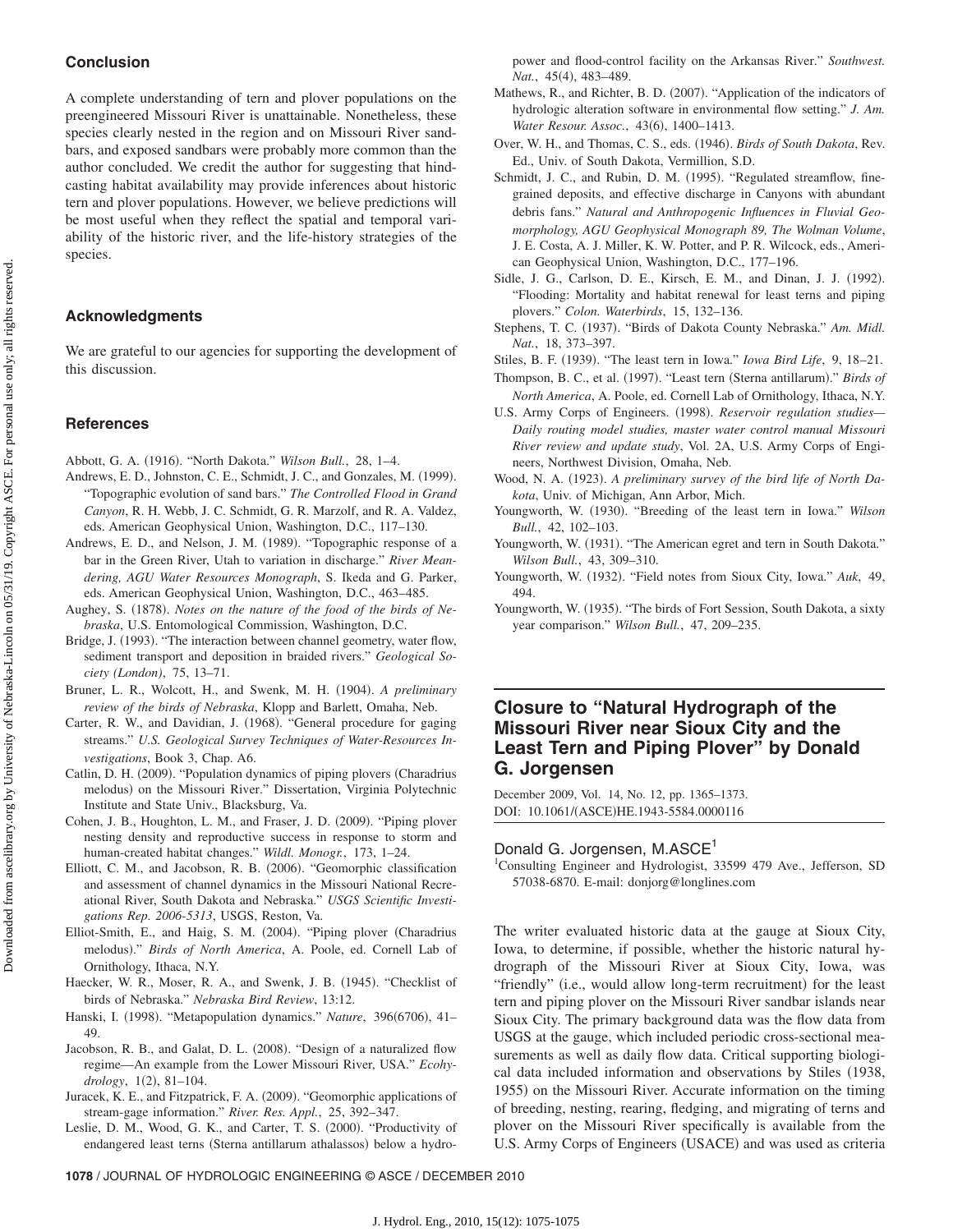for the evaluation. Ancillary information was found, in general, to support the conclusions of the original paper.

#### **Major Critiques**

The discussers critiqued the writer's treatment of three major areas:

1. The writer overlooked published historical records of breeding terns and plovers on the Missouri River and nearby systems.

The discussers critique is inaccurate as the historical record was beyond the scope of the original paper. Further, they have recharacterized the information in the original paper. The paper is specific to the sandbar islands of the Missouri River at Sioux City and is largely based on the analysis at the gauge site at Sioux City. Notwithstanding the errors in the discussers' analysis, their concerns will be addressed to some degree.

The writer used information from Stiles (1938, 1955) in depth. The Stiles articles include observations of tern nesting on the Missouri River with reference to the gauge height. Stiles's observations were made in the same general time frame as the hydrological data the writer obtained from USGS. Further, the writer discusses historically relevant information, including observations from the Lewis and Clark expedition, Beacom (2003), Ducey (1981), Hardy (1957), Jorgensen (2003a), Jorgensen (2003b), Kirsch (1996), Mitchell (1998), Ryan et al. (1993), Schwalbach (1988), and the U.S. Fish and Wildlife Service (2000). Beacom (2003) includes reviews of much of the original historical data available. To state that the writer overlooked historical data is unjustified.

2. The writer inaccurately portrayed inundation for Missouri River sandbars and the importance of high flows for forming sandbars.

Again the discussers have recharacterized what was reported in the original paper. They inaccurately extended the scope of the paper.

The writer was aware of bar-forming processes as pointed out on page 1369. However, he did not make any statements about the formation of island sandbars in relation to the analysis of the hydrological conditions at the Sioux City gauge for 1938 and 1939. The writer used measurements of the cross section at the gauge, which included the island sandbars, along with the actual daily flow as reported by USGS. The original analysis did not require speculation on the degree of sandbar formation because the sandbars were defined by the available data.

3. The writer underestimated the least terns' and piping plover's ability to withstand periodic reproductive failures.

The discussers have again recharacterized what is in the original paper. This topic is not within the scope of the paper. What the writer did show, based on measured data, including the flooding of the Missouri River sandbar islands, is that successful migration of age-zero juvenile piping plover would have been very unlikely at best for 1938 and 1939. This statement is based on data collected at the USGS gauge on the Missouri River at Sioux City. Additional analyses suggest that this condition might exist 85% of the time or more. This analysis is conservative as it does not consider other factors that would likely reduce recruitment, such as predation; unfavorable cold, wet weather; and illness.

#### **Miscellaneous Comments on the Discussion**

1. The discussers stated that the writer "overlooked key evidence that nesting terns were common on the preengineered Missouri River near Sioux City."

The writer never questioned that the least tern (or the piping plover) might attempt to reproduce on the Missouri River near Sioux City. Nor that during some years the birds might successfully raise juveniles to fledgings. The writer's effort was to assess whether tern and plover efforts to reproduce on the Missouri River sandbar islands were successful to the extent that zero-age birds would reach fledging, a prerequisite for recruitment. (Successful fledging would be expected to be somewhat more likely during the severe drought years of the 1930s, including 1938 and 1939.)

2. The discussers write, "Youngworth (1931) documented sandbar-nesting terns and at least 150 postbreeding adults and juveniles in this area." This comment was intended to support their claim that "key evidence" showing nesting was common in the preengineered Missouri River near Sioux City had been overlooked.

The discussers missed the point. The important question is not, were the birds were common but would juveniles reach fledging. Further, the statement is a misleading recharacterization of Youngworth (1931). Youngworth actually wrote, "On August 3, the writer counted not less than 150 Least Tern, many immature birds at the above lake, where the birds were no doubt gathering for the fall migration." First, the birds were not on the Missouri River. Further, no one knows if any of the mature birds were postbreeding. If they did breed, it is not known where they bred. Also, if they were postbreeding, it is not known whether their effort resulted in zero-age juveniles reaching fledging.

3. The discussers suggest that channel modifications in the "Sioux City area" were other than minimal. They reported observations by Youngworth (1932) on channel modification at Sioux City. Based on these observations, they then suggested that the writer's statement that anthropogenic changes "were minimal" was not accurate.

The writer analyzed the hydrological data available at the USGS gauge. This is stated accurately in the original paper. Youngworth (1932) reported extensive channel modifications. Specifically he stated, "The government has been doing extensive work on the channel of the Missouri River, in the way of revetments, dikes, and pilings, and as a result many sandbars are gone, being cut out by the narrowing channel. The birds will no doubt move upstream, above Sioux City, where construction will not be carried on and where dozens of sand bars still exist." The referenced channel modifications were downstream of the gauge. Modification above the gauge was minimal. USGS field investigators made numerous measurements at the gauge site. In general, no significant control or change of control at the gauge site was noted. In 1938–1939 both the streambed beneath the Combination Bridge and the streambed upstream of the gauge continued to be a braided stream with exposed sandbar islands, except when it was flooded. Fig. 3 on page 1368 (in the original paper) clearly shows complex streambed geometry with no fewer than five sandbar islands and the river as a braided stream. The writer's analysis was clearly reported to be at the Sioux City gauge. Accordingly, his statement that anthropogenic changes had minimal effects is accurate and is consistent with Youngworth (1932).

The discussers state that the March flood pulse, if its maximum flow rate was equal to or exceeded the May flood pulse, could have created sandbars of such a height that the May pulse

JOURNAL OF HYDROLOGIC ENGINEERING © ASCE / DECEMBER 2010 / **1079**